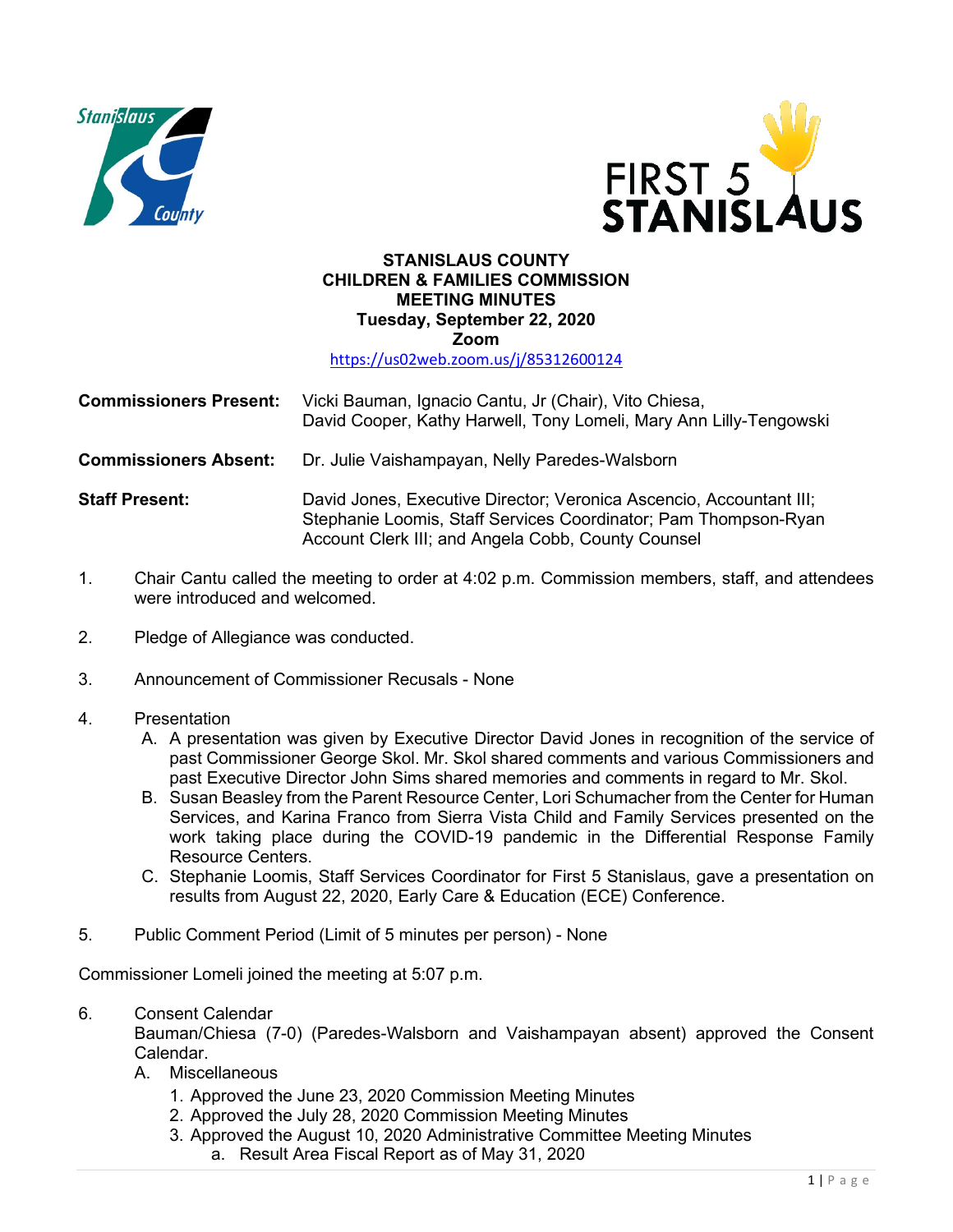- 4. Approved the August 13, 2020 Operations Committee Meeting Minutes
- 5. Approved the August 19, 2020 Executive Committee Meeting Minutes
- 6. Approved the September 8, 2020 Administrative Committee Minutes
	- a. Result Area Fiscal Report as of June 30, 2020
	- b. Fourth Quarter Financial Report 2019-2020
- 7. Approval of the September 16, 2020 Executive Committee Meeting Minutes
- 7. Public Hearing
	- A. Chiesa/Cooper (7,0) (Paredes-Walsborn and Vaishampayan absent), approved the adoption of the Policies and Procedures Manual.
- 8. Discussion
	- A. Harwell/Chiesa (7,0) (Paredes-Walsborn and Vaishampayan absent), approved the election of David Cooper as Commission Vice-Chair for 2020-2021.
	- B. Cooper/Harwell (7,0) (Paredes-Walsborn and Vaishampayan absent), authorized the Executive Director to negotiate and sign a Memorandum of Agreement with Yosemite Community College District for IMPACT 2020.
	- C. Cooper/Chiesa (7,0) (Paredes-Walsborn and Vaishampayan absent), approved the use of \$40,000 of Fiscal Year 2020-2021 Contingency funds for an agreement with the Stanislaus Community Foundation and for staff to make necessary technical budget adjustments and to expend funds per terms of the Agreement; authorized the Executive Director to negotiate and sign a one-year agreement with the Foundation in the amount of \$40,000 with the option for one additional year.
	- D. Lilly-Tengowski/Bauman (7,0) (Paredes-Walsborn and Vaishampayan absent), approved receipt of the award from Sunlight Giving in the amount of \$50,000; approved the identified distribution of funds to the identified organizations.
	- E. Bauman/Cooper (7,0) (Paredes-Walsborn and Vaishampayan absent), approved the use of \$70,000 of Fiscal Year 2020-2021 Contingency funds for the technology funding infusion and for staff to make necessary technical budget adjustments and to expend funds per terms of the stipend; approved the distribution of funds to the identified First 5 Stanislaus Partner Family Resource Center organizations for technology funding.
- 9. Correspondence None
- 10. Commissioner Reports None
- 11. Staff Reports Jones reported the On the Verge Leadership Cohort has begun with very positive feedback. This cohort focuses on family strengthening and has representatives of Family Resource Centers and Community Services Agency. The cohort is taking place in a virtual, yet still intensive setting. IMPACT 2020 cohort groups are getting ready to commence and First 5 and Yosemite Community College District staff have met with the Healthy Start and FRC representatives about this cohort opportunity. The Spanish ECE pilot training project will be held virtually on November 7. This is a partnership between First 5 and the Stanislaus County Office of Education Resource & Referral unit. The First 5 California Home Visiting Coordination Funding project is still pending. First 5s across the State have been notified that the contract development process is taking longer than anticipated. They are now looking at contract execution between October 1 and October 15 and Agreements were supposed to go out around September 15, but these have not been received. An HBO Transition Meeting/Community Meeting for high risk maternal services is set to take place on September 24. Confirmed meeting attendees include representatives from HealthNet, Health Plan of San Joaquin, Golden Valley Health Centers, Livingston Community Health, Health Services Agency Clinics, and County Public Health. The CSA/First 5 Family Resource Center Planning project is continuing on schedule. First 5 Stanislaus is expecting another Supply Bank distribution of First 5 California funded supplies sometime between September 24 – October 2.